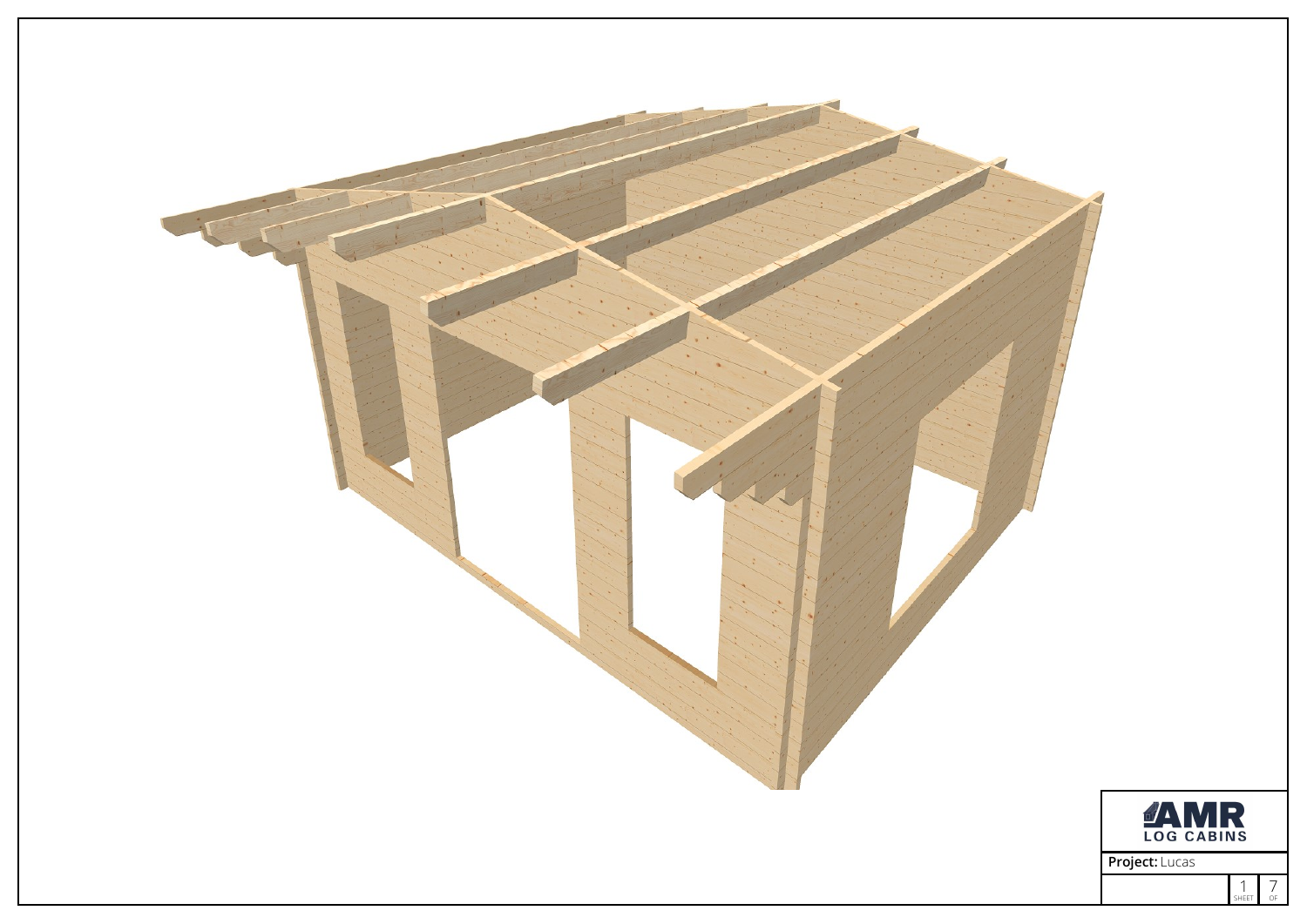

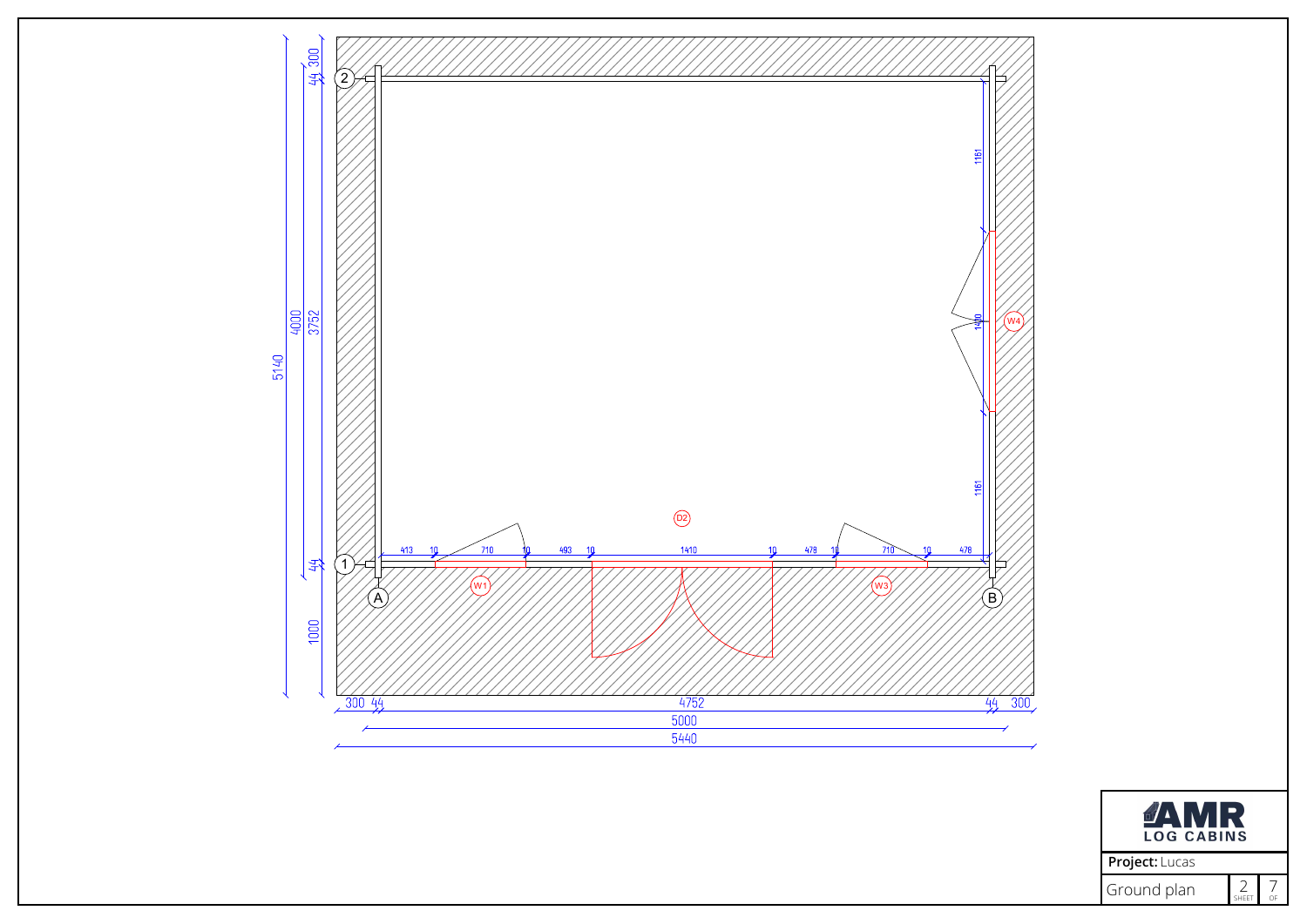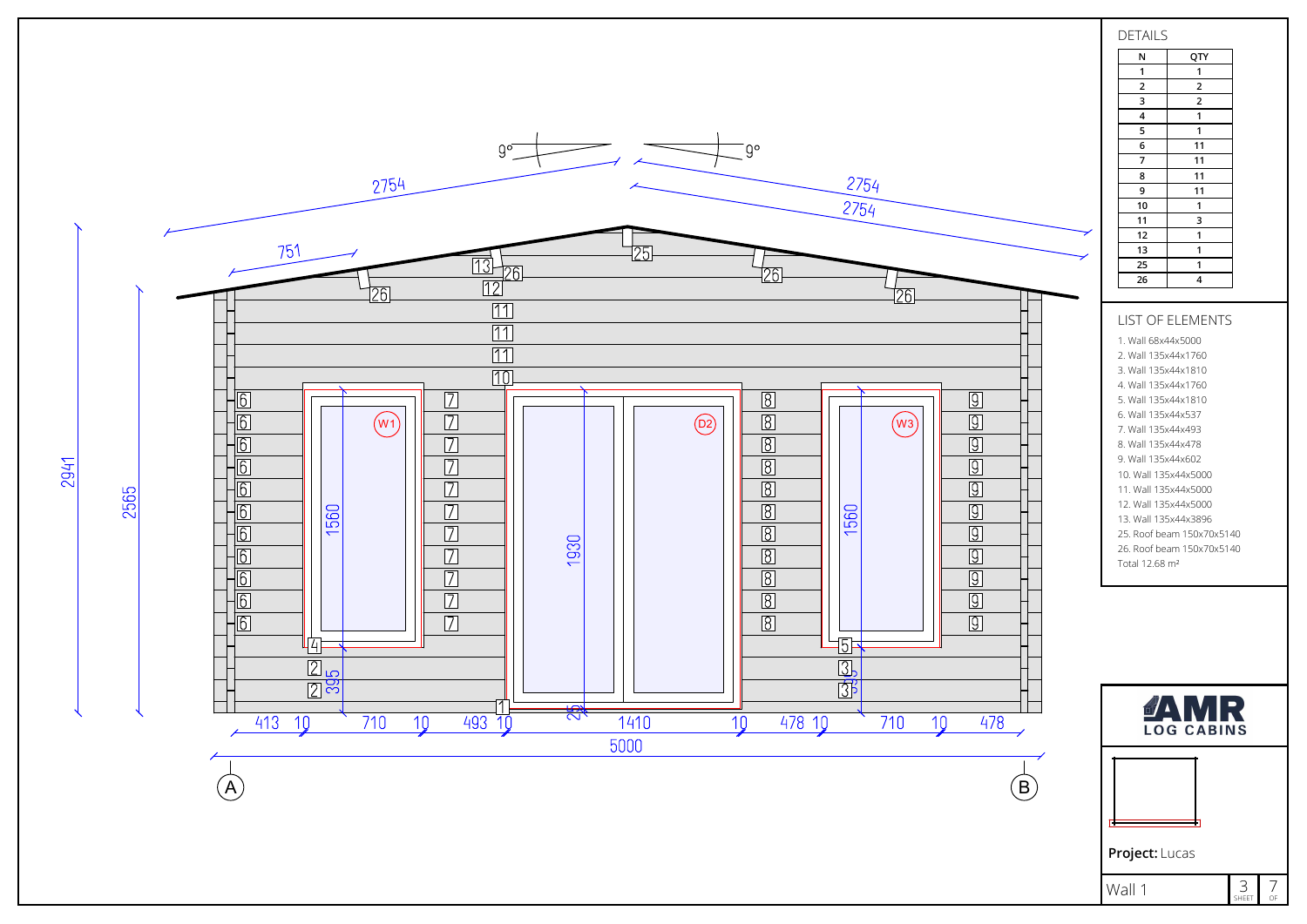|                                   | $\boxed{18}$<br>$\boxed{17}$<br>$\boxed{16}$<br>$\overline{15}$<br>14<br>14<br>14<br>14<br>14<br>14<br>14<br>14<br>14<br>14<br>[14]<br>14<br>14<br>14<br>14<br>3752 | <b>DETAILS</b><br>${\sf N}$<br>QTY<br>15<br>14<br>15<br>$\mathbf{1}$<br>16<br>$\mathbf{1}$<br>17<br>$\mathbf{1}$<br>$\overline{1}$<br>18<br>LIST OF ELEMENTS<br>14. Wall 135x44x4000<br>15. Wall 135x44x4170<br>16. Wall 135x44x4420<br>17. Wall 135x44x4670<br>18. Wall 135x44x5140<br>Total 10.58 m <sup>2</sup> |
|-----------------------------------|---------------------------------------------------------------------------------------------------------------------------------------------------------------------|--------------------------------------------------------------------------------------------------------------------------------------------------------------------------------------------------------------------------------------------------------------------------------------------------------------------|
| $\Large{\textcircled{\small{2}}}$ | 4000<br>$\left(1\right)$                                                                                                                                            | <b>TAMR</b>                                                                                                                                                                                                                                                                                                        |
|                                   |                                                                                                                                                                     |                                                                                                                                                                                                                                                                                                                    |

Project: Lucas

Wall A

2565

 $4$ <br>Sheet  $7/$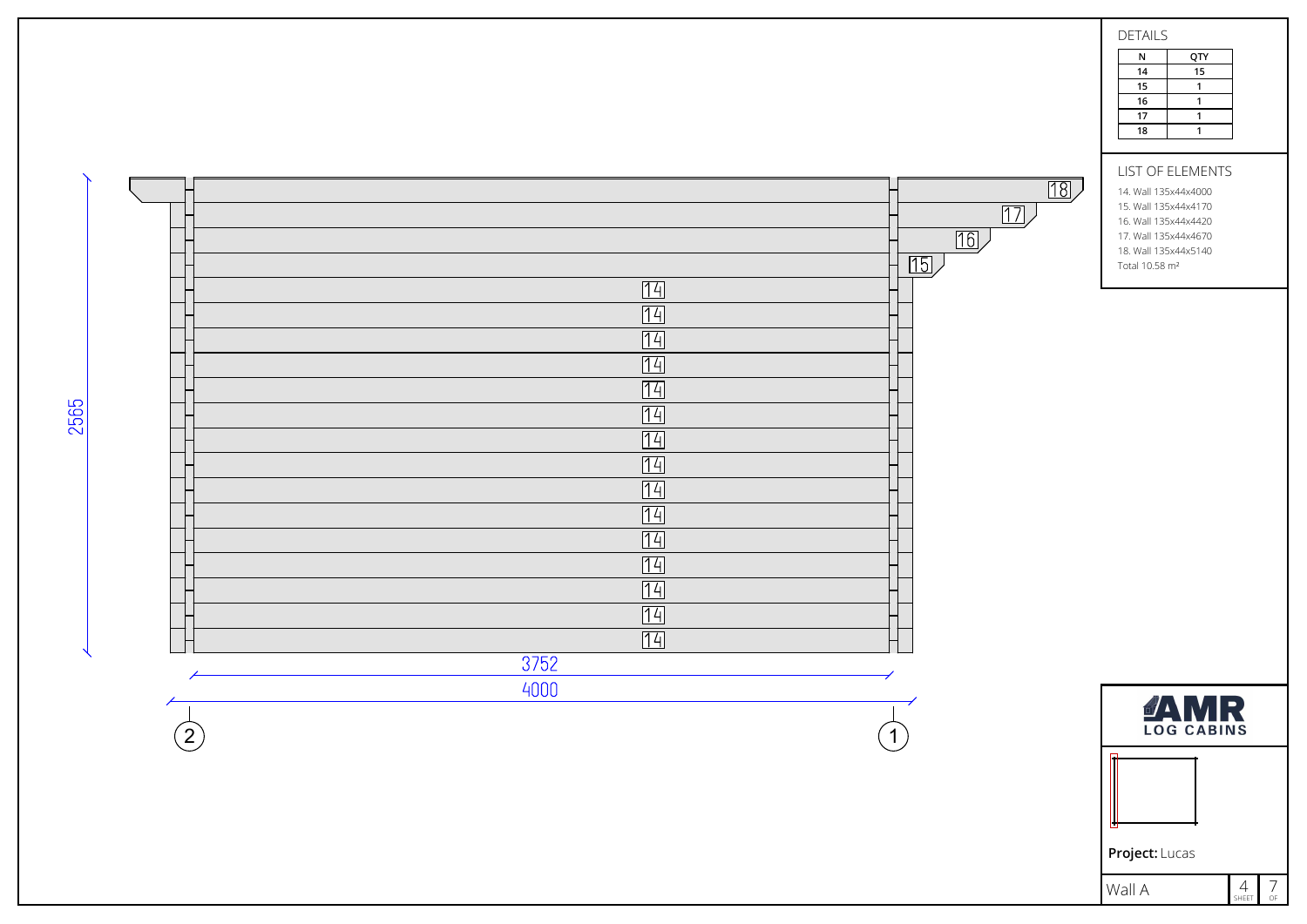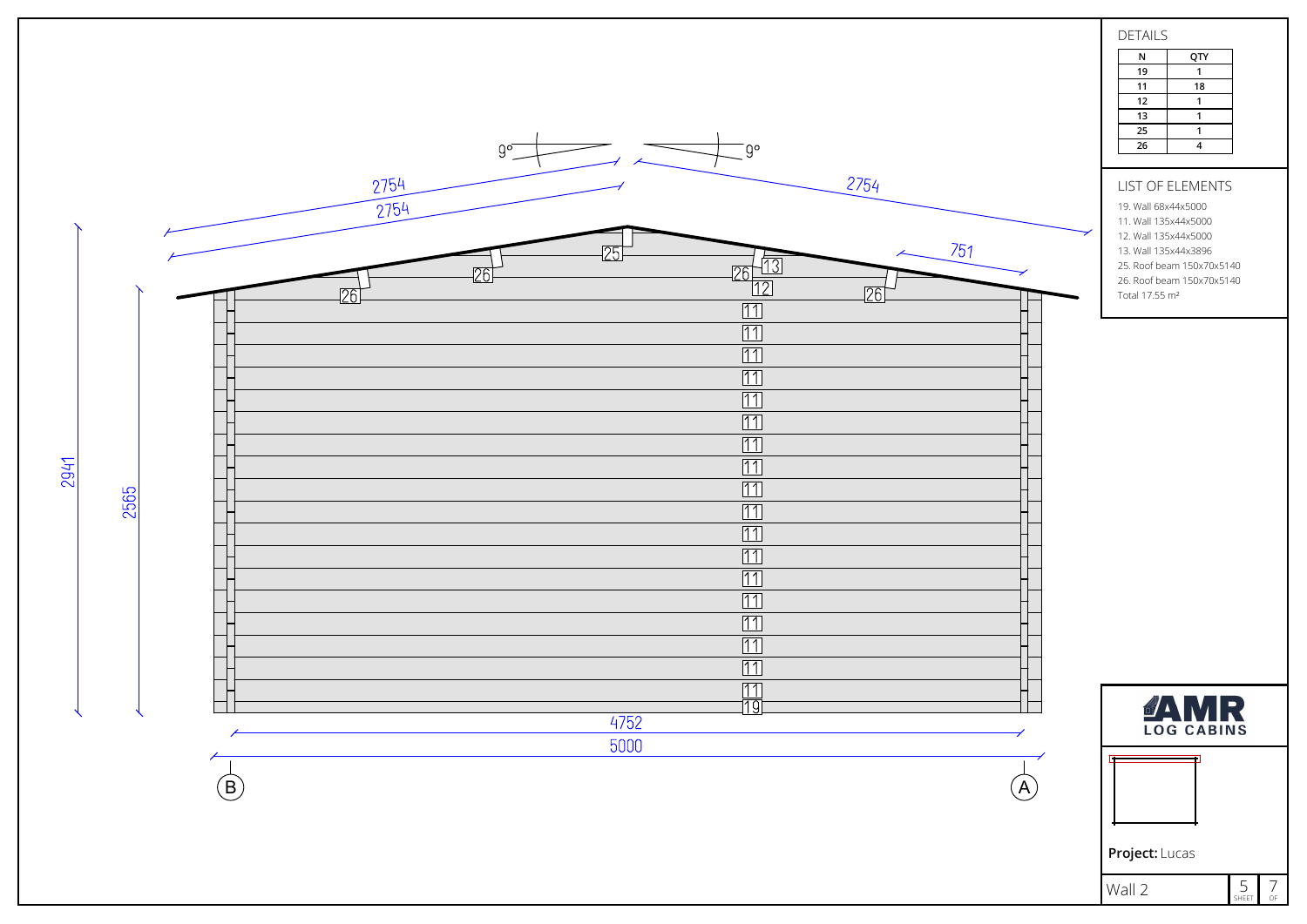